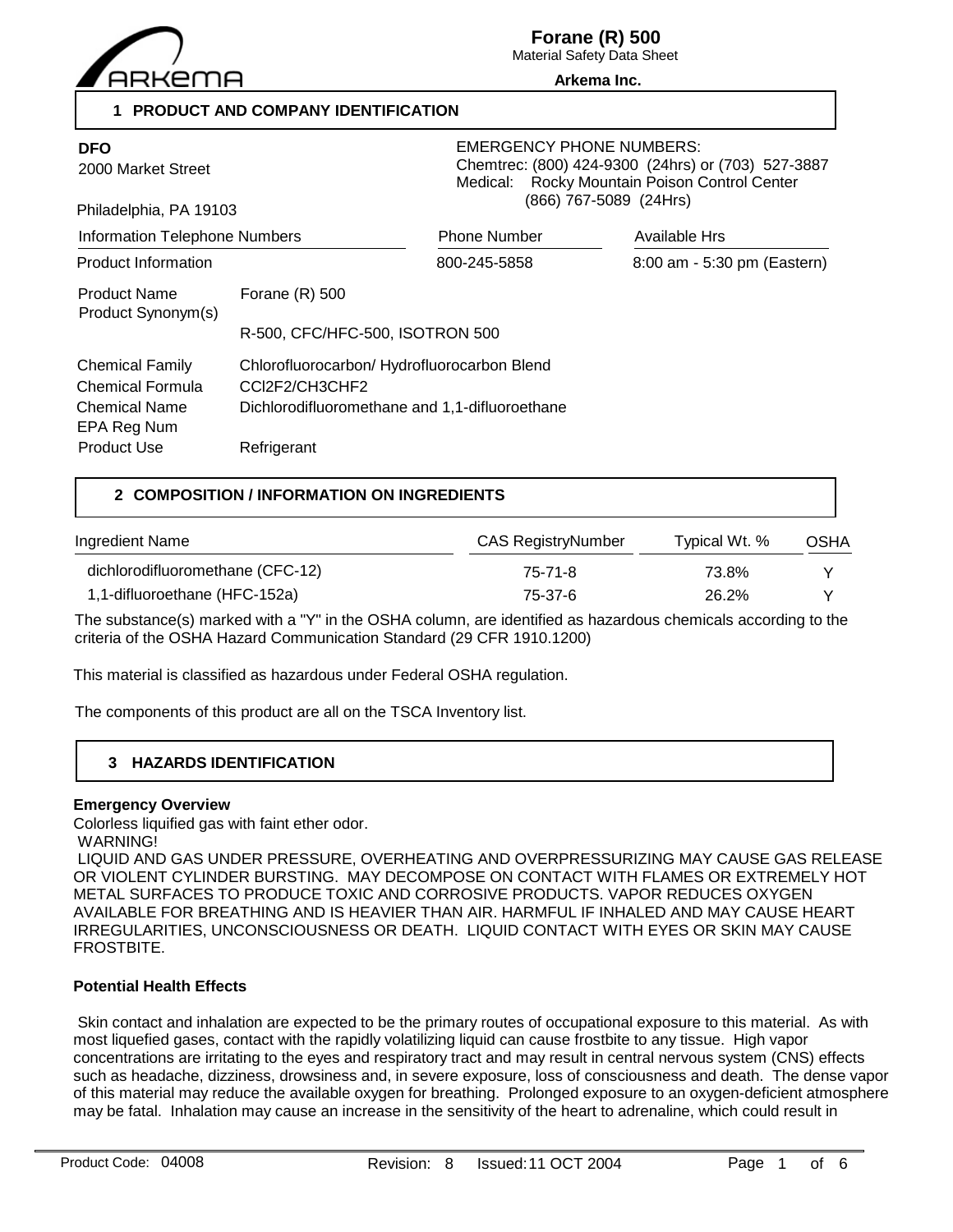

Material Safety Data Sheet

#### **Arkema Inc.**

irregular or rapid heartbeats. Medical conditions aggravated by exposure to this material include heart disease or compromised heart function.

# **4 FIRST AID MEASURES**

IF IN EYES, immediately flush with plenty of water. Get medical attention if irritation persists.

IF ON SKIN, Flush exposed skin with lukewarm water (not hot), or use other means to warm skin slowly. Get medical attention if frostbitten by liquid or if irritation occures.

IF SWALLOWED, Not applicable - product is a gas at ambient temperatures.

IF INHALED, remove to fresh air. If not breathing, give artificial respiration. If breathing is difficult, give oxygen. Get medical attention. Do not give adrenaline, epinephrin or similar drugs following exposure to this product.

|     | <b>FIRE FIGHTING MEASURES</b> |  |
|-----|-------------------------------|--|
| $-$ | - - -<br>--                   |  |

#### **Fire and Explosive Properties**

| Auto-Ignition Temperature | NΕ          |                           |
|---------------------------|-------------|---------------------------|
| <b>Flash Point</b>        | NA - GAS    | <b>Flash Point Method</b> |
| Flammable Limits- Upper   | <b>NONE</b> |                           |
| Lower                     | <b>NONE</b> |                           |
|                           |             |                           |

## **Extinguishing Media**

Use extinguishing media appropriate to surrounding fire conditions.

## **Fire Fighting Instructions**

 Stop the flow of gas if possible. Use water spray on person making shut-off. Fire fighters and others who may be exposed to products of combustion should wear full fire fighting turn out gear (full Bunker Gear) and selfcontained breathing apparatus (pressure demand NIOSH approved or equivalent). Fire fighting equipment should be thoroughly decontaminated after use.

#### **Fire and Explosion Hazards**

 May decompose on contact with flames or extremely hot metal surfaces to produce toxic and corrosive products. Liquid and gas under pressure, overheating or overpressurizing may cause gas release and/or violent cylinder bursting. Container may explode if heated due to resulting pressure rise. Some mixtures of HCFCs and/or HFCs, and air or oxygen may be combustible if pressurized and exposed to extreme heat or flame.

## **6 ACCIDENTAL RELEASE MEASURES**

## **In Case of Spill or Leak**

 Use Halogen leak detector or other suitable means to locate leaks or check atmosphere. Keep upwind. Evacuate enclosed spaces and disperse gas with floor-level forced-air ventilation. Exhaust vapors outdoors. Do not smoke or operate internal combustion engines. Remove flames and heating elements.

# **7 HANDLING AND STORAGE**

#### **Handling**

 $\overline{a}$ 

 Avoid breathing gas. Avoid contact with eyes, skin and clothing. Keep container closed. Use only with adequate ventilation. Do not enter confined spaces unless adequately ventilated.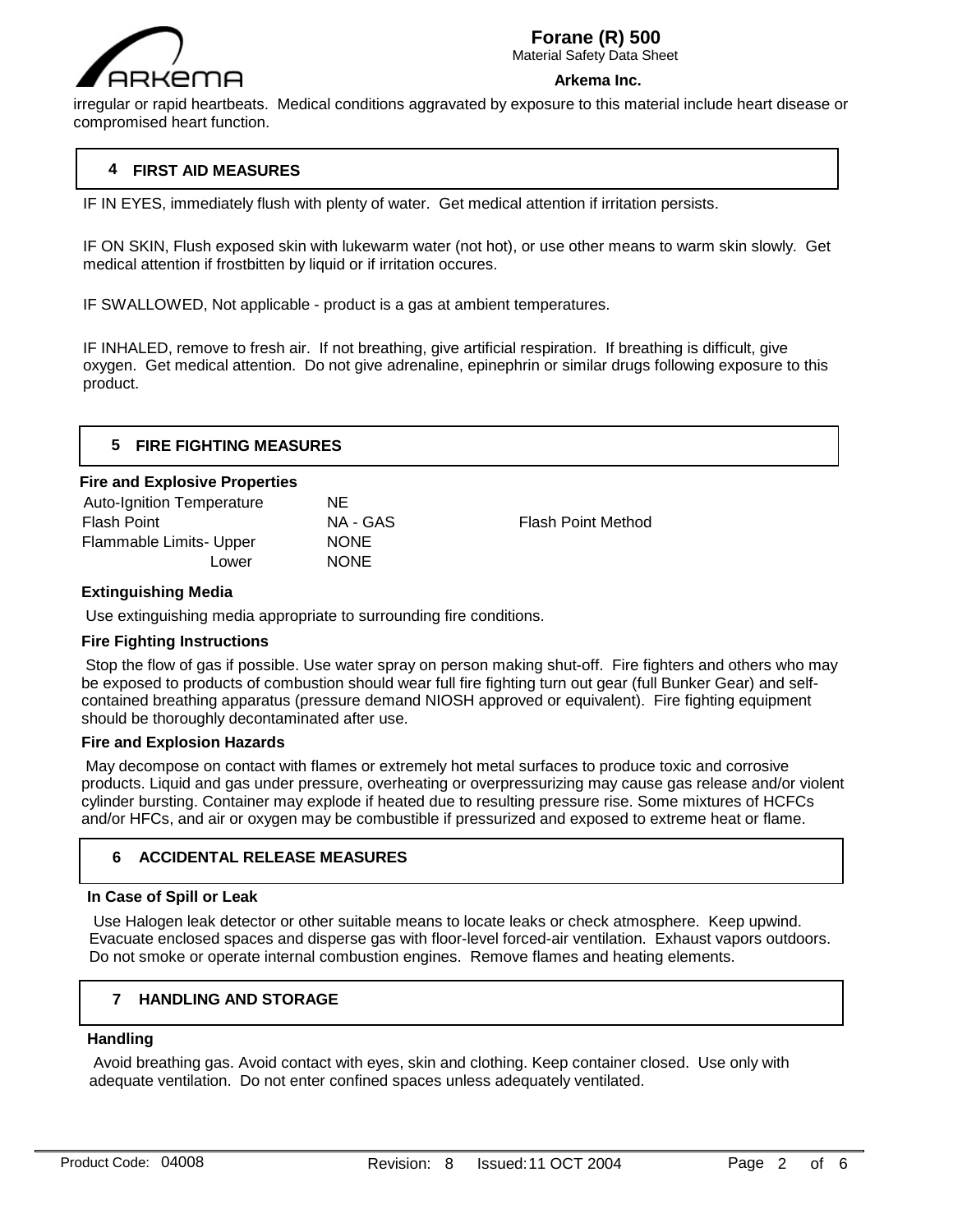

**Arkema Inc.**

Value

#### **7 HANDLING AND STORAGE**

#### **Storage**

 $\overline{a}$ 

 Do not apply direct flame to cylinder. Do not store cylinder in direct sun or expose it to heat above 120 F. Do not drop or refill this cylinder. Keep away from heat, sparks and flames.

#### **8 EXPOSURE CONTROLS / PERSONAL PROTECTION**

### **Engineering Controls**

 Investigate engineering techniques to reduce exposures below airborne exposure limits. Provide ventilation if necessary to control exposure levels below airborne exposure limits (see below). If practical, use local mechanical exhaust ventilation at sources of air contamination such as open process equipment.

#### **Eye / Face Protection**

Where there is potential for eye contact, wear chemical goggles and have eye flushing equipment available.

#### **Skin Protection**

Wear appropriate chemical resistant protective clothing and chemical resistant gloves to prevent skin contact. Consult glove manufacturer to determine appropriate type glove material for given application. Rinse contaminated skin promptly. Wash contaminated clothing and clean protective equipment before reuse. Wash skin thoroughly after handling.

#### **Respiratory Protection**

 Avoid breathing gas. When airborne exposure limits are exceeded (see below), use NIOSH approved respiratory protection equipment appropriate to the material and/or its components (full facepiece recommended). Consult respirator manufacturer to determine appropriate type equipment for a given application. Observe respirator use limitations specified by NIOSH or the manufacturer. For emergency and other conditions where exposure limit may be significantly exceeded, use an approved full face positivepressure, self-contained breathing apparatus or positive-pressure airline with auxiliary self-contained air supply. Respiratory protection programs must comply with 29 CFR § 1910.134.

# **Airborne Exposure Guidelines for Ingredients**

| <b>Exposure Limit</b> |
|-----------------------|
|-----------------------|

| dichlorodifluoromethane (CFC-12)                                         |   |                       |
|--------------------------------------------------------------------------|---|-----------------------|
| ACGIH TWA                                                                |   | 1000 ppm 4950 mg/m3   |
| OSHA TWA PEL                                                             | ۰ | 1000 ppm 4950 mg/m3   |
| 1,1-difluoroethane (HFC-152a)                                            |   |                       |
| WEEL TWA                                                                 | ۰ | 2700 mg/m3 (1000 ppm) |
| -Only those components with exposure limits are printed in this section. |   |                       |

-Skin contact limits designated with a "Y" above have skin contact effect. Air sampling alone is insufficient to accurately quantitate

exposure. Measures to prevent significant cutaneous absorption may be required.

-ACGIH Sensitizer designator with a value of "Y" above means that exposure to this material may cause allergic reactions.

-WEEL-AIHA Sensitizer designator with a value of "Y" above means that exposure to this material may cause allergic skin reactions.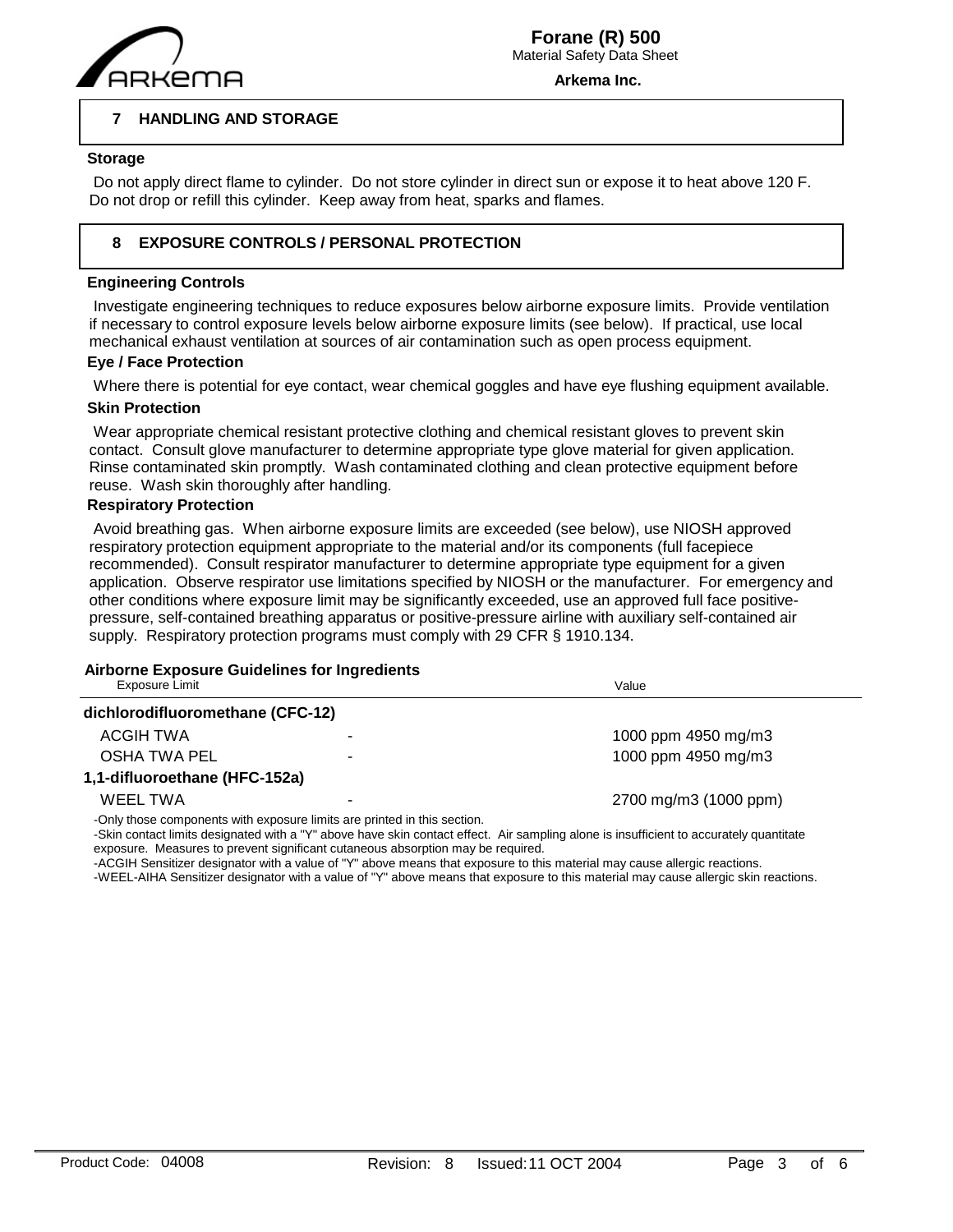

Material Safety Data Sheet

#### **Arkema Inc.**

# **9 PHYSICAL AND CHEMICAL PROPERTIES**

| Appearance/Odor         | Colo    |
|-------------------------|---------|
| pH                      | ΝA      |
| <b>Specific Gravity</b> | 1.14    |
| Vapor Pressure          | 100     |
| Vapor Density           | (AIR    |
| <b>Melting Point</b>    | NE      |
| <b>Freezing Point</b>   | $-159$  |
| <b>Boiling Point</b>    | $-33.5$ |
| Solubility In Water     | Sligh   |
| <b>Percent Volatile</b> | 100     |
| Molecular Weight        | 99.3    |

 $1.14 \ @ 25 C$ 100 PSIA @ 21.1 C (70 F)  $(AIR = 1)$  3.45 -159 C / -254 F  $-33.5$  C /  $-28.3$  F Slight Colorless liquified gas with faint ether odor.

# **10 STABILITY AND REACTIVITY**

#### **Stability**

 This material is chemically stable under specified conditions or storage, shipment and/or use. See HANDLING AND STORAGE section of this MSDS for specified conditions.

#### **Incompatibility**

Avoid contact with strong alkali or alkaline earth metals, finely powdered metals such as aluminum, magnesium or zinc and strong oxidizers, since they may react or accelerate decomposition.

#### **Hazardous Decomposition Products**

Thermal decomposition products could include Halogen acids (HCl and HR), Halogens, Carbon Monoxide, Carbon Dioxide, and Carbonyl Halides.

# **11 TOXICOLOGICAL INFORMATION**

## **Toxicological Information**

#### Dichlorodifluoromethane

Inhalation of high concentrations (40,000 ppm) by humans has been reported to cause a tingling sensation, humming in the ears, electrocardiogram changes, slurred speech, decreased psychological test scores, and in severe cases, partial loss of consciousness with amnesia and heart arrhythmia. Acute inhalation exposure produced anesthesia, heart arrhythmia, reduced heart function, effects on blood pressure, heart sensitization to adrenaline and other effects on the heart and respiratory systems in dogs, rats, mice, rabbits and monkeys. Repeated inhalation exposure produced tremors, mild narcosis and some blood changes in guinea pigs, dogs and monkeys; slight liver changes in guinea pigs; and no adverse effects in rats and rabbits. Slight irritation was observed in rats following repeated skin exposure. Following repeated oral exposure, no adverse effects were observed in rats or dogs. Reduced survival was observed in long-term high dose oral exposure studies in rats; however no adverse effects or increase the incidence of tumors were observed in rats or dogs at lower doses. Following exposure during pregnancy, no birth defects were observed in the offspring of rats (oral, inhalation) or rabbits (inhalation). No effects were seen on the ability of male or female rats to reproduce when exposed orally for 3 generations. No genetic changes were observed in tests using bacteria, animal cells or animals. Single exposure (acute) studies indicate:

Oral - No More than Slightly Toxic to Rats (LD50 >1,000 mg/kg)

Inhalation - Practically Non-toxic to Rats (30-min LC50 >800,000 ppm) and Mice (3-hr LC50 620,000 ppm) Eye Irritation - Practically Non-irritating to Rabbits

Skin Irritation - Practically Non-irritating to Rabbits

1,1-Difluoroethane (HFC-152a)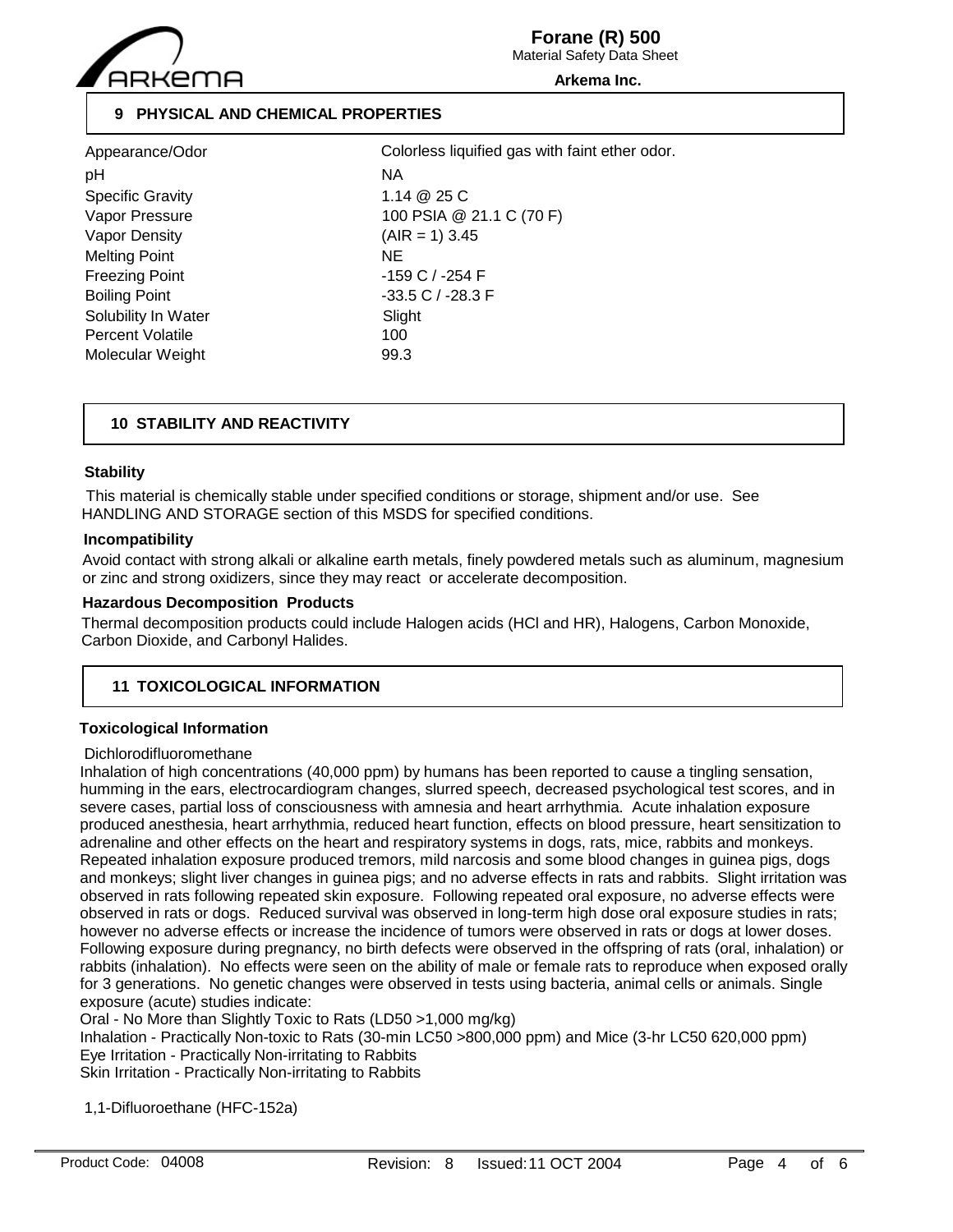

**Arkema Inc.**

# **11 TOXICOLOGICAL INFORMATION**

Studies of workers exposed in industry operations did not indicate that this material causes heart arrhythmias. Acute inhalation exposure produced signs of sedation and heart arrhythmias in rats, but no adverse effects were observed in mice or monkeys. Rats did not exhibit increased sensitivity to cardiac effects after chemically induced heart injury, but did show an increased sensitivity after chemically induced injury to lung arteries. Inhalation, followed by intravenous injection of epinephrine to simulate stress reactions, resulted in cardiac sensitization in dogs. Following repeated inhalation exposure, respiratory irritation, sedation and an increase in urinary excretion of fluoride were observed in rats. Effects on nasal tissue and reversible kidney changes were observed in rats following long-term inhalation, but no increase in the incidence of tumors was observed. No birth defects were noted in the offspring of rats exposed by inhalation during pregnancy. No genetic changes were observed in a test using bacteria, but were observed in a test using human cells. Single exposure (acute) studies indicate:

Inhalation - Practically Non-toxic to Rats (4-hr LC50 383,000 ppm)

# **12 ECOLOGICAL INFORMATION**

#### **Ecotoxicological Information**

No data are available.

#### **Chemical Fate Information**

 Dichlorodifluoromethane (CFC 12) This material is biodegradable in anaerobic environments. The log Pow is 2.08-2.16.

# **13 DISPOSAL CONSIDERATIONS**

#### **Waste Disposal**

 Recover, reclaim or recycle when practical. Dispose of in accordance with federal, state and local regulations. Note: Chemical additions to, processing of, or otherwise altering this material may make this waste management information incomplete, inaccurate, or otherwise inappropriate. Furthermore, state and local waste disposal requirements may be more restrictive or otherwise different from federal laws and regulations.

## **14 TRANSPORT INFORMATION**

| DOT Name                  | Dichlorodifluoromethane and Difluoroethane Azeotropic Mixture |
|---------------------------|---------------------------------------------------------------|
| <b>DOT Technical Name</b> | $(R-500)$                                                     |
| <b>DOT Hazard Class</b>   | 2.2                                                           |
| UN Number                 | UN 2602                                                       |
| <b>DOT Packing Group</b>  | PG NA                                                         |
| RQ                        |                                                               |

# **15 REGULATORY INFORMATION**

| Hazard Categories Under Criteria of SARA Title III Rules (40 CFR Part 370) |
|----------------------------------------------------------------------------|
|----------------------------------------------------------------------------|

| Immediate (Acute) Health Y | Fire                       |  |
|----------------------------|----------------------------|--|
| Delayed (Chronic) Health N | Reactive                   |  |
|                            | Sudden Release of Pressure |  |

The components of this product are all on the TSCA Inventory list.